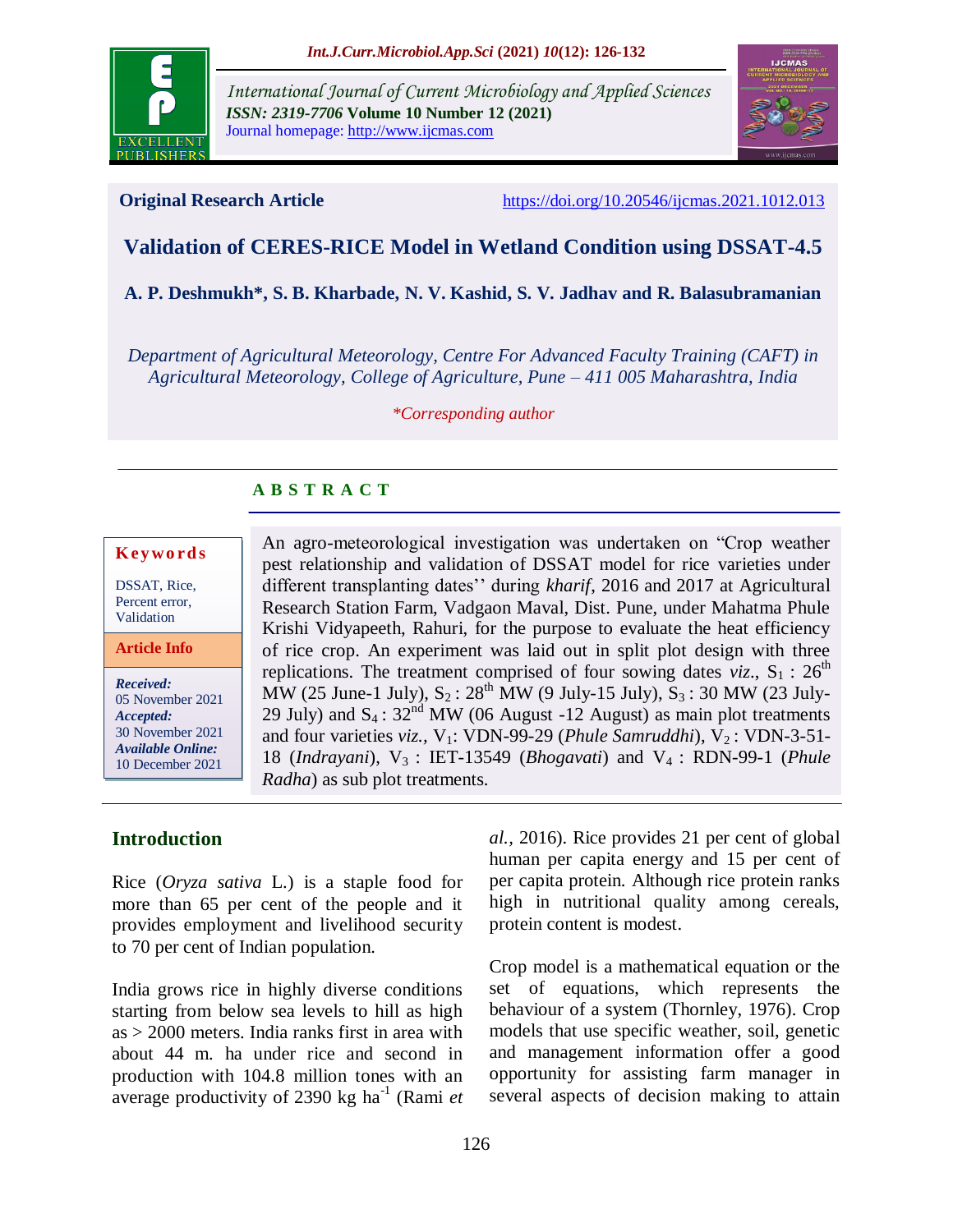their goals. The crop growth models are helpful to assess the impact of climate change on the stability of crop production under different management options (Hoogenboom *et al.,* 1995).

The models of the CERES (Crop Estimation through Resource and Environment Synthesis) are employed to estimate the productivity of grains such as maize, rice, wheat, barley, millet and sorghum.

The CSM-CERES-Rice is part of the modular system called Crop System Model (CSM) present in the Decision Support System for Agro technology Transfer (DSSAT) version 4.5 (Jones *et al.,* 2003). It is based on the model CERES-Rice that describes the production and partitioning of the plant biomass and its phenology. The model interconnects the processes of environmental variations and plant management (Carbone *et al.,* 2003).

Validation may be defined as comparison of predicted values with observed values from the experiment. Validation increases our confidence in the model since the climatic management and fertilizer practices make much more effect on production of rice. After validation of the model it can be used to predict the grain yield of sorghum.

### **Materials and Methods**

The present experiments related investigation entitled, "Crop weather pest relationship and validation of DSSAT model for Rice varieties under different transplanting dates" were conducted at Agriculture Research Station Farm, Vadgaon Maval, Tal. Dist. (M.S.) during *kharif* seasons of 2016-17 and 2017-18, to identify optimum transplanting date for Rice, to develop crop weather relationships, to develop pest weather relations and to validate the DSSAT model.

## **Experimental Details**

The experiment was conducted in a split -plot design with three replications and sixteen treatment combinations were formed considering different varieties and transplanting. The details are listed below.

Name of crop : Rice

# **Varieties**

VDN-99-29 (Phule Samrudhi)

VDN-3-51-18 (Indrayani)

IET-13549 (Bhogavati)

RDN-99-1 (Phule Radha)

Number of treatment combinations : 16

Number of replications : 3

Number of plots : 48

Experimental Design : Split plot Design

# **Plot size**

Gross Plot: 4.80 m x 3.60 m

Net Plot: : 4.0 m x 3.0 m

Spacing : 20 cm x 15 cm

Seed rate : 20 kg ha $^{-1}$ 

Fertilizer dose : 175: 60: 60 NPK kg ha<sup>-1</sup>

# **Seasons**

*Kharif,* 2016

*Kharif,* 2017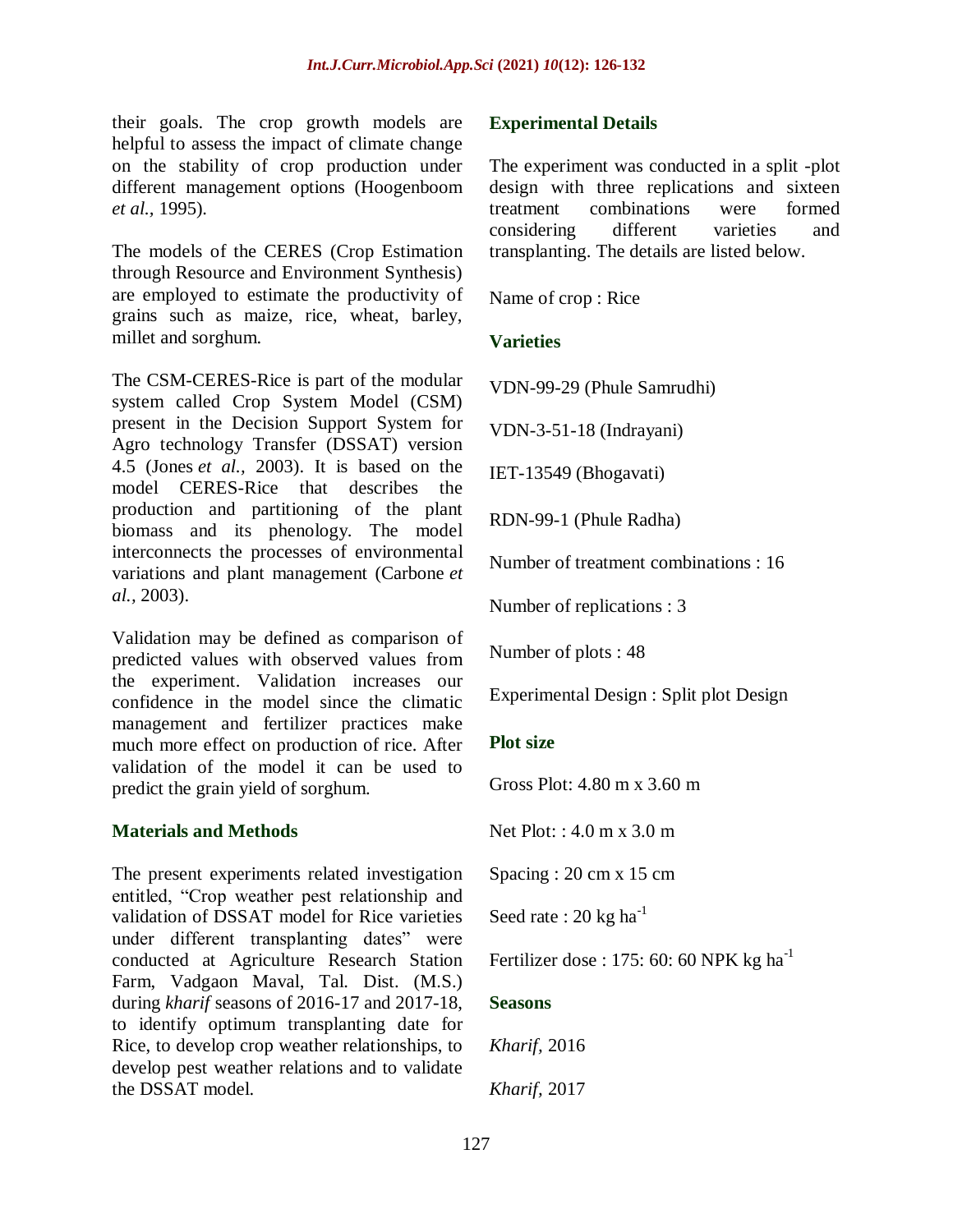Place of research work : Agricultural Research Station Farm,Vadgaon Maval, Tal. Maval, Dist. Pune

#### **Transplanting dates**

 $S_1$ :  $26^{th}$  MW (25 June-1 July)

 $S_2$ :  $28^{th}$  MW (16 July-15July)

S<sup>3</sup> : 30 MW (23 July-29July)

Validation is the comparison of the results of model simulations with observations that were not used for the calibration.

The experimental data collected will be used for independent model validation. Statistical index generally used for model validation is,

RMSE (Root Mean Square Error) = 
$$
\sqrt{\frac{\sum_{t=1}^{n} (Pi-Oi)^2}{n}}
$$

Where Pi and Oi refer to the predicted and observed values for the studied variables (e.g. grain yield and total biomass), respectively and n is the mean of the observed variables.

The normalized root mean square error (NRMSE) that is expressed in per cent, calculated as explained by Loague and Green (1991) with the help of following Equation;

$$
NRMSE = \sqrt{\frac{\sum_{t=1}^{n} (Pi-Oi)^2}{n}} \times \frac{100}{M}
$$

Where, n is the number of observations, Pi and Oi are predicted and observed values respectively and M is the observed mean value.

The simulation is considered excellent with RMSE<10 per cent, good if 10–20 per cent, fair if 20–30 per cent, and poor >30 per cent for yield and other growth parameters.

#### **Results and Discussion**

#### **Phenology**

#### **Days to50 per cent flowering**

The mean simulated number of days to 50 per cent flowering for the varieties was over estimated by the model but it was found to be nearer to the observed values Table 1.

The Coefficient of determination  $(R^2)$  and NRMSE (Normal Root Mean Square Error) values for simulations were found to be good enough for the model.

The RMSE (Root Mean Square Error) values for simulations were 1.55, 2.10, 2.6 and 1.00 for VDN-99-29  $(V_1)$ , VDN-3-51-18  $(V_2)$ , IET13549 (V<sub>3</sub>) and RDN-99-1 (V<sub>4</sub>) respectively According to Loague and Green  $(1991)$ , if NRMSE is between  $1-10\%$ , simulations are good.

#### **Physiological maturity**

The simulated days to physiological maturity was found to be under estimated by the model for all varieties but the difference was not more than of 20 days. The RMSE (Root Mean Square Error) values for simulations were 1.22, 1.13, 1.22 and 1.44 for VDN-99-29  $(V_1)$ , VDN-3-51-18 (V<sub>2</sub>), IET13549 (V<sub>3</sub>) and RDN-99-1  $(V_4)$  respectively.

The coefficient of determination  $(R^2)$  and NRMSE values that was obtained are given in Table 2. From the values it was clear that the simulations were good by the model.

#### **Leaf area**

Data pertaining to leaf area simulations are presented in (Table 3). The mean simulated leaf area was 20.7 as against observed leaf area of 20.94 in case of VDN-99-29( $V_1$ ).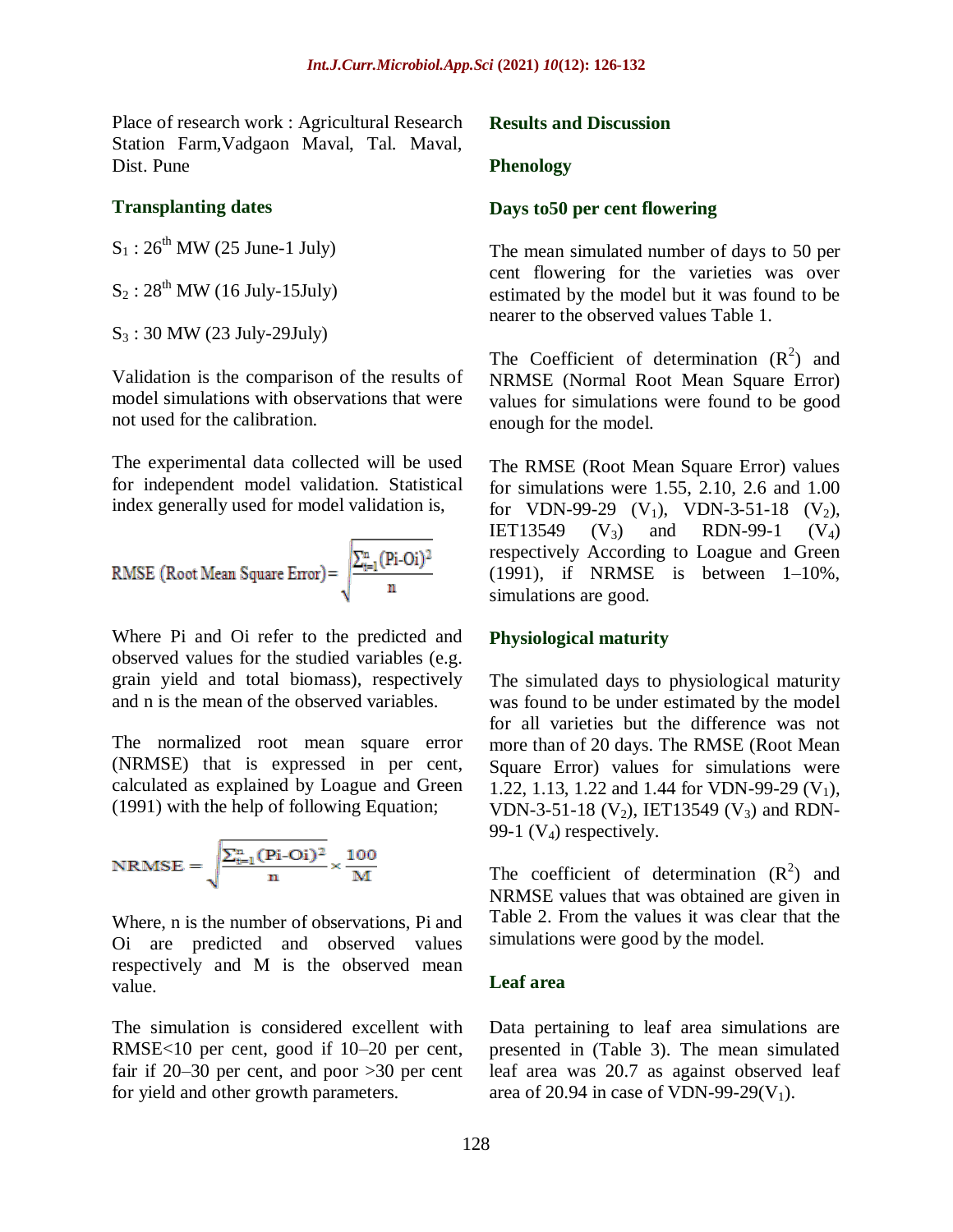## *Int.J.Curr.Microbiol.App.Sci* **(2021)** *10***(12): 126-132**

| <b>Sowing</b><br>window | Number of days to 50 % flowering |                     |                      |                            |                      |                     |                      |                     |
|-------------------------|----------------------------------|---------------------|----------------------|----------------------------|----------------------|---------------------|----------------------|---------------------|
| <b>Variety</b>          | $V_1$                            |                     | $\mathbf{V}_2$       |                            | $V_3$                |                     | $V_4$                |                     |
|                         | <b>Simula</b><br>ted             | <b>Observ</b><br>ed | <b>Simula</b><br>ted | <b>Observ</b><br><b>ed</b> | <b>Simula</b><br>ted | <b>Observ</b><br>ed | <b>Simula</b><br>ted | <b>Observ</b><br>ed |
| $S_1(2016)$             | 93                               | 95                  | 98                   | 100                        | 100                  | 101                 | 76                   | 77                  |
| $S_2(2016)$             | 98                               | 100                 | 97                   | 103                        | 97                   | 103                 | 80                   | 81                  |
| $S_3(2016)$             | 90                               | 93                  | 93                   | 95                         | 96                   | 99                  | 75                   | 76                  |
| $S_4(2016)$             | 90                               | 92                  | 90                   | 92                         | 94                   | 94                  | 72                   | 71                  |
| $S_1(2017)$             | 96                               | 98                  | 101                  | 102                        | 101                  | 103                 | 80                   | 82                  |
| $S_2(2017)$             | 97                               | 99                  | 101                  | 103                        | 105                  | 104                 | 85                   | 87                  |
| $S_3(2017)$             | 98                               | 100                 | 101                  | 103                        | 104                  | 103                 | 79                   | 81                  |
| $S_4(2017)$             | 96                               | 98                  | 100                  | 101                        | 104                  | 103                 | 79                   | 78                  |
| Mean                    | 94.75                            | 96.87               | 97.62                | 99.87                      | 100.125              | 101.25              | 78.25                | 79.12               |
| <b>MAE</b>              | 0.18                             |                     | 0.21                 |                            | 0.15                 |                     | 0.12                 |                     |
| <b>MBE</b>              | $-0.18$                          |                     | $-0.21$              |                            | $-0.15$              |                     | $-0.12$              |                     |
| <b>RMSE</b>             | 1.55                             |                     | 2.10                 |                            | 2.06                 |                     | 1.0                  |                     |
| <b>PE</b>               | 1.60                             |                     | 2.10                 |                            | 2.04                 |                     | 1.0                  |                     |

# **Table.1** Number for days to 50 % flowering

# **Table.2** Number of days to physical maturity

| <b>Sowing</b><br>window | <b>Number of days to physical maturity</b> |              |                |              |              |              |              |              |
|-------------------------|--------------------------------------------|--------------|----------------|--------------|--------------|--------------|--------------|--------------|
| <b>Variety</b>          | $V_1$                                      |              | $\mathbf{V}_2$ |              | $V_3$        |              | $V_4$        |              |
|                         | <b>Simul</b>                               | <b>Obser</b> | <b>Simul</b>   | <b>Obser</b> | <b>Simul</b> | <b>Obser</b> | <b>Simul</b> | <b>Obser</b> |
|                         | ated                                       | <b>ved</b>   | ated           | <b>ved</b>   | ated         | <b>ved</b>   | ated         | <b>ved</b>   |
| $S_1(2016)$             | 122                                        | 124          | 150            | 149          | 152          | 151          | 116          | 115          |
| $S_2(2016)$             | 130                                        | 129          | 156            | 155          | 152          | 154          | 123          | 121          |
| $S_3(2016)$             | 125                                        | 127          | 140            | 142          | 147          | 148          | 113          | 114          |
| $S_4(2016)$             | 124                                        | 125          | 137            | 138          | 138          | 140          | 110          | 113          |
| $S_1(2017)$             | 125                                        | 127          | 153            | 152          | 156          | 154          | 118          | 117          |
| $S_2(2017)$             | 134                                        | 132          | 159            | 158          | 155          | 157          | 120          | 123          |
| $S_3(2017)$             | 132                                        | 130          | 143            | 145          | 149          | 151          | 115          | 116          |
| S <sub>4</sub> (2017)   | 125                                        | 128          | 138            | 140          | 138          | 143          | 113          | 115          |
| Mean                    | 127.12                                     | 126          | 147            | 148          | 148.37       | 149.75       | 116          | 117          |
| <b>MAE</b>              | 0.06                                       |              | 0.01           |              | 0.06         |              | 0.04         |              |
| <b>MBE</b>              | $-0.06$                                    |              | $-0.01$        |              | $-0.06$      |              | $-0.01$      |              |
| <b>RMSE</b>             | 1.22                                       |              | 1.13           |              | 1.22         |              | 1.44         |              |
| <b>PE</b>               | 0.96                                       |              | 0.59           |              | 0.82         |              | 1.24         |              |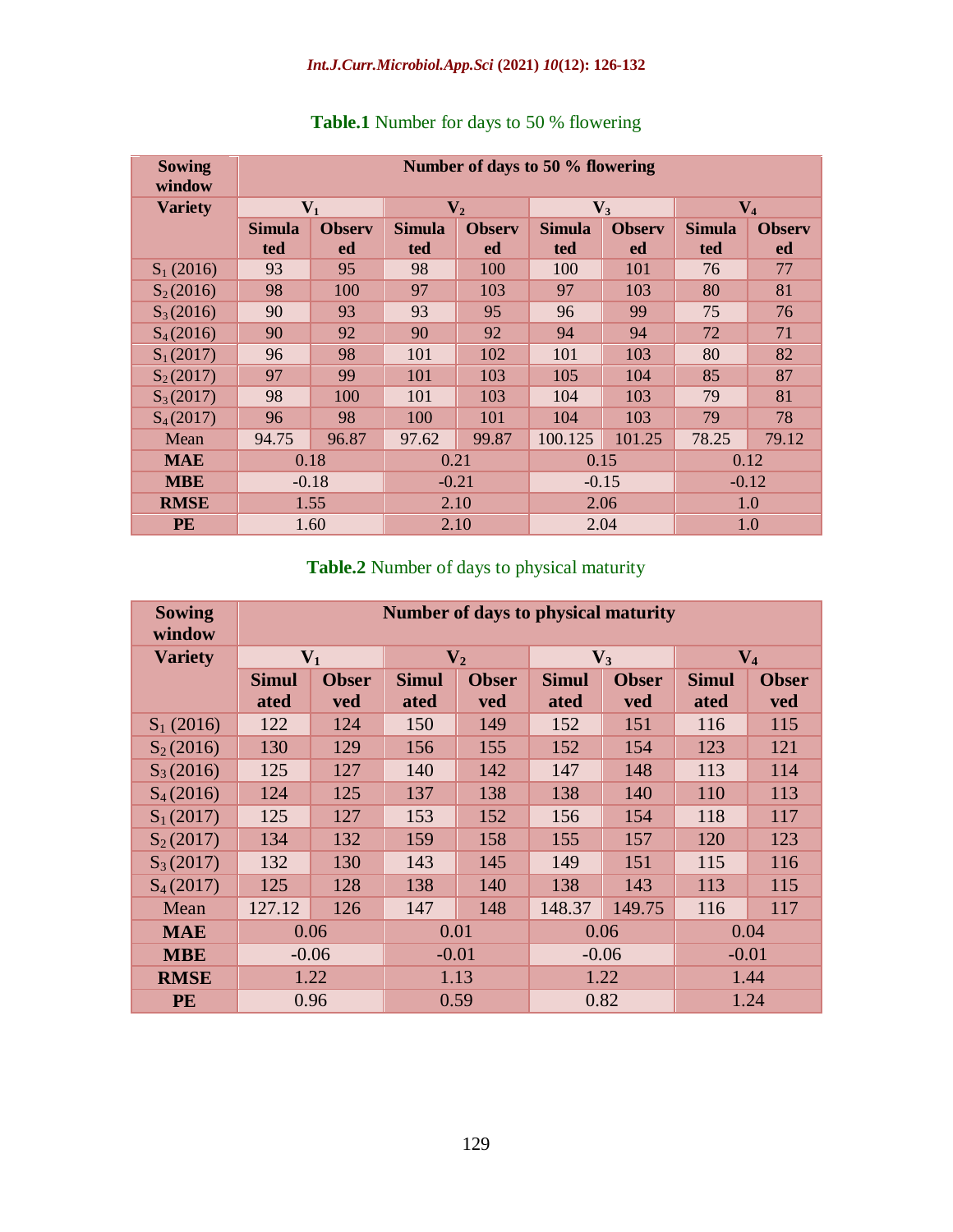| <b>Sowing</b>         | Leaf area    |              |                |              |              |              |              |              |
|-----------------------|--------------|--------------|----------------|--------------|--------------|--------------|--------------|--------------|
| times                 | $V_1$        |              | $\mathbf{V}_2$ |              | $V_3$        |              | $V_4$        |              |
|                       | <b>Simul</b> | <b>Obser</b> | <b>Simul</b>   | <b>Obser</b> | <b>Simul</b> | <b>Obser</b> | <b>Simul</b> | <b>Obser</b> |
|                       | ated         | ved          | ated           | ved          | ated         | ved          | ated         | ved          |
| $S_1(2016)$           | 21.7         | 22.5         | 21.6           | 22.3         | 16.7         | 17.5         | 14.7         | 15.3         |
| $S_2(2016)$           | 24.9         | 23.6         | 21.5           | 22.5         | 17.5         | 18.3         | 14.0         | 15.2         |
| $S_3(2016)$           | 20.6         | 20.1         | 18.3           | 18.7         | 13.9         | 13.2         | 12.6         | 13.6         |
| S <sub>4</sub> (2016) | 12.6         | 13.6         | 12.0           | 13.2         | 11.8         | 12.45        | 11.7         | 12.8         |
| $S_1(2017)$           | 23.7         | 22.9         | 21.8           | 20.9         | 18.2         | 18.9         | 15.7         | 16.5         |
| $S_2(2017)$           | 26.6         | 27.89        | 23.5           | 24.6         | 19.1         | 18.7         | 15.0         | 16.7         |
| $S_3(2017)$           | 22.0         | 23.1         | 19.8           | 20.4         | 15.01        | 15.09        | 13.5         | 14.2         |
| S <sub>4</sub> (2017) | 13.5         | 13.9         | 13.1           | 14.67        | 12.09        | 14.67        | 12.9         | 13.5         |
| Mean                  | 20.7         | 20.94        | 18.95          | 19.65        | 15.53        | 16.10        | 13.76        | 14.72        |
| <b>MAE</b>            | 0.16         |              | 0.28           |              | 0.14         |              | 0.23         |              |
| <b>MBE</b>            | $-0.16$      |              | $-0.28$        |              | $-0.15$      |              | $-0.15$      |              |
| <b>RMSE</b>           | 1.78         |              | 2.89           |              | 2.67         |              | 1.89         |              |
| <b>PE</b>             | 1.82         |              | 2.23           |              | 2.56         |              | 1.67         |              |

## **Table.3** Leaf area

# **Table.4** Grain yield

| <b>Sowing</b><br>window | <b>Grain yield</b> |              |                |              |              |              |                |              |
|-------------------------|--------------------|--------------|----------------|--------------|--------------|--------------|----------------|--------------|
| <b>Variety</b>          | $V_1$              |              | $\mathbf{V}_2$ |              | $V_3$        |              | $\mathbf{V}_4$ |              |
|                         | <b>Simul</b>       | <b>Obser</b> | <b>Simul</b>   | <b>Obser</b> | <b>Simul</b> | <b>Obser</b> | <b>Simul</b>   | <b>Obser</b> |
|                         | ated               | ved          | ated           | ved          | ated         | ved          | ated           | ved          |
| $S_1(2016)$             | 60.4               | 59.6         | 52.1           | 53.8         | 46.0         | 45.9         | 42.1           | 40.3         |
| $S_2(2016)$             | 69.2               | 68.3         | 60.2           | 59.1         | 46           | 48.0         | 38.1           | 38.5         |
| $S_3(2016)$             | 57                 | 56.4         | 52.4           | 50.3         | 40.2         | 38.1         | 36.3           | 34.5         |
| $S_4(2016)$             | 36.4               | 34.7         | 34.2           | 32.9         | 33.1         | 32.4         | 35.2           | 32.2         |
| $S_1(2017)$             | 64.2               | 65.0         | 61.3           | 59.9         | 52.2         | 50.1         | 45             | 43.2         |
| $S_2(2017)$             | 74.2               | 73.0         | 66.1           | 64.5         | 54.2         | 52.4         | 43.1           | 41.2         |
| $S_3(2017)$             | 61.2               | 60.4         | 55.3           | 54.3         | 42.1         | 41.2         | 38.1           | 37.0         |
| S <sub>4</sub> (2017)   | 36.1               | 37.1         | 34.2           | 35.9         | 34.3         | 35.4         | 35.2           | 35.5         |
| Mean                    | 57.33              | 56.81        | 51.97          | 51.33        | 43.51        | 42.93        | 39.13          | 37.8         |
| <b>MAE</b>              | 0.09               |              | 0.08           |              | 0.07         |              | 0.14           |              |
| <b>MBE</b>              | 0.09               |              | 0.08           |              | 0.07         |              | 0.14           |              |
| <b>RMSE</b>             | 1.15               |              | 1.11           |              | 1.17         |              | 1.37           |              |
| <b>PE</b>               | 2.61               |              | 2.16           |              | 2.74         |              | 3.62           |              |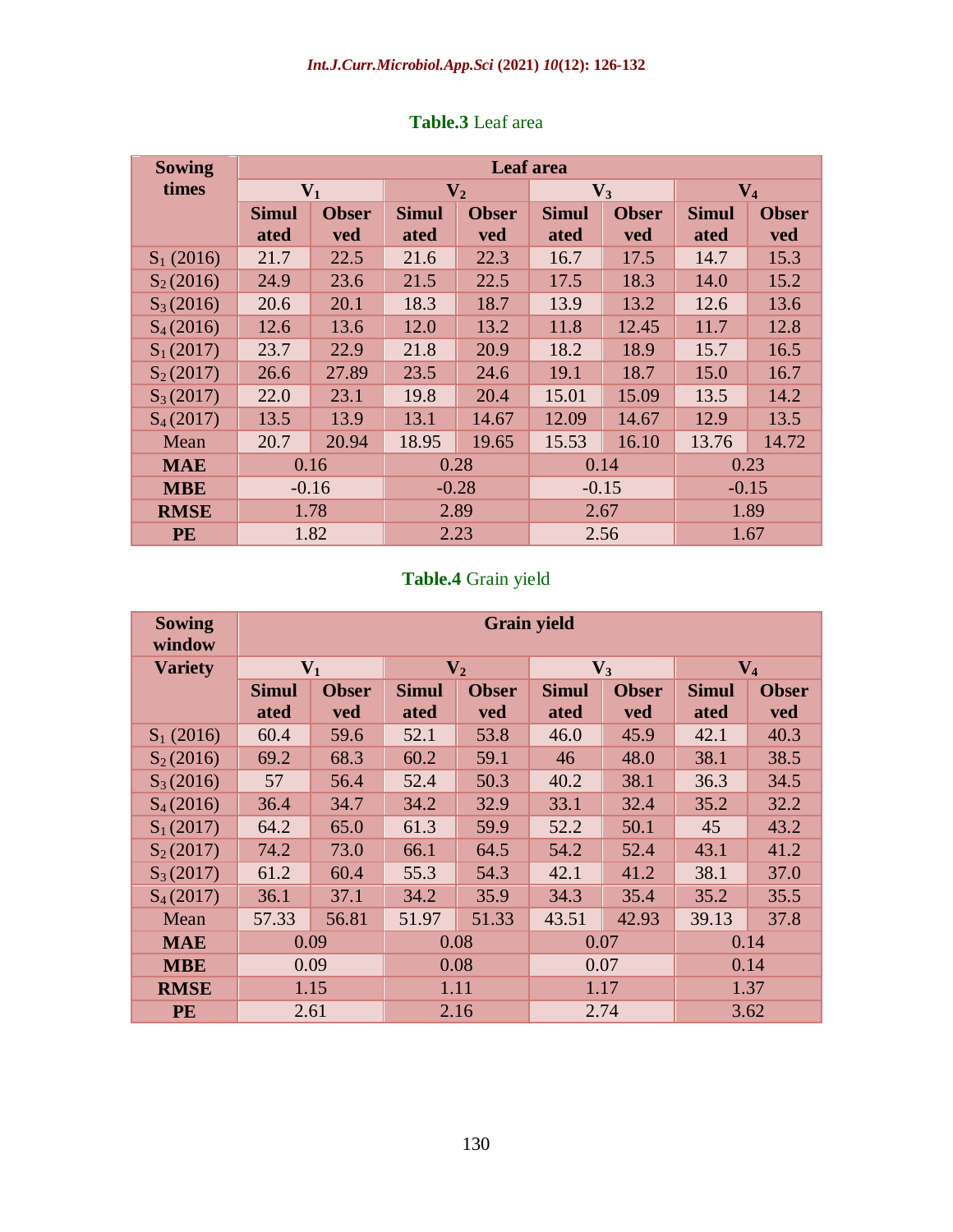The mean simulated leaf area and observed leaf area were 18.95 and 19.65, 15.53 and 16.10, 13.76 and in 14.72 in case of VDN-3- 51-18  $(V_2)$ , IET13549  $(V_3)$  and RDN-99-1  $(V_4)$ , respectively.

The RMSE (Root Mean Square Error) values for simulations were 1.82, 2.23, 2.56 and 1.67 for VDN-99-29 (V<sub>1</sub>), VDN-3-51-18 (V<sub>2</sub>), IET-13549 ( $V_3$ ) and RDN-99-1 ( $V_4$ ) respectively. Simulated phenophases with good RMSE values are presented in Table 3.

# **Grain yield (kg ha-1 )**

The mean simulated and observed grain yield was found to be closer for all the varieties (Table 4).

The coefficient of determination  $(R^2)$  for the varieties was found good as reported by Tripathi *et al.,* 2016 and NRMSE (Normal Root Mean Square Error) values for simulations were found to be good enough for the model.

The RMSE (Root Mean Square Error) values for simulations were 1.15, 1.11, 1.17 and 1.37 for VDN-99-29 (V1), VDN-3-51-18 (V<sub>2</sub>), IET13549  $(V_3)$  and RDN-99-1  $(V_4)$ , respectively.

Simulated phenophases with good RMSE values are presented in (Table 4).If NRMSE is between 1–10%, simulations are good (Loague and Green, 1991).

DSSAT model was found able to predict the phenophases and grain yield of all the varieties with good  $\mathbb{R}^2$  and NRMSE values. It could be used for future climate change studies under wet condition. The climate change has become a great issue concerning the agricultural productions. Hence there is a need to select suitable crops and suitable dates

of sowing for the changing weather conditions. Crop simulation models will find out the crop-environment relationships and thus helps in selecting suitable cultivars for a particular region. Validation of such crop simulation models should be carried out in different locations to find its suitability in predictions.

# **References**

- Carbone, G. J., Kiechle, W., Locke, C., Mearns, L. O., Mc Daniel, L., and Downton, M. 2003. Response of soybean and sorghum to varying spatial scales of climate change scenarios in the South-eastern United States. Climatic Change.60:73-98.
- Hoogenboom, G., Tsuji, G. Y., Jones, J. W., Singh, U., Godwin, D. C., Pickering, N. B. and Curry, R. B. 1995. Decision support system to study climate change impacts on crop production. p. 51–75. In C. Rosenzweig *et al.,* (ed.) Climate change and agriculture : Analysis of potential international impacts. ASA Spec. Publ. No. 59.Am. *Soc of Agron*., Madison, WI. Hundal.
- Jones, J. W., Hoogenboom, G., Porter, C. H., Boote, K. J., Batchelor, W. D. and Hunt, L. A. 2003. The DSSAT cropping system model. *Eur. J. Agron.* 18(5):235–265.
- Loague, K. and Green, R. E. 1991. Statistical and graphical methods for evaluating solute transport models: overview and application. *J. Contam. Hydrol.* 7(1): 51-73.
- Thornley, J. H. M. 1976. Modeling as a tool in plant physiology. Environmental effects on crop physiology. (Eds. Landsberg, J. J. and Cutting, C. V.) Academic press New York USA: 339- 359.